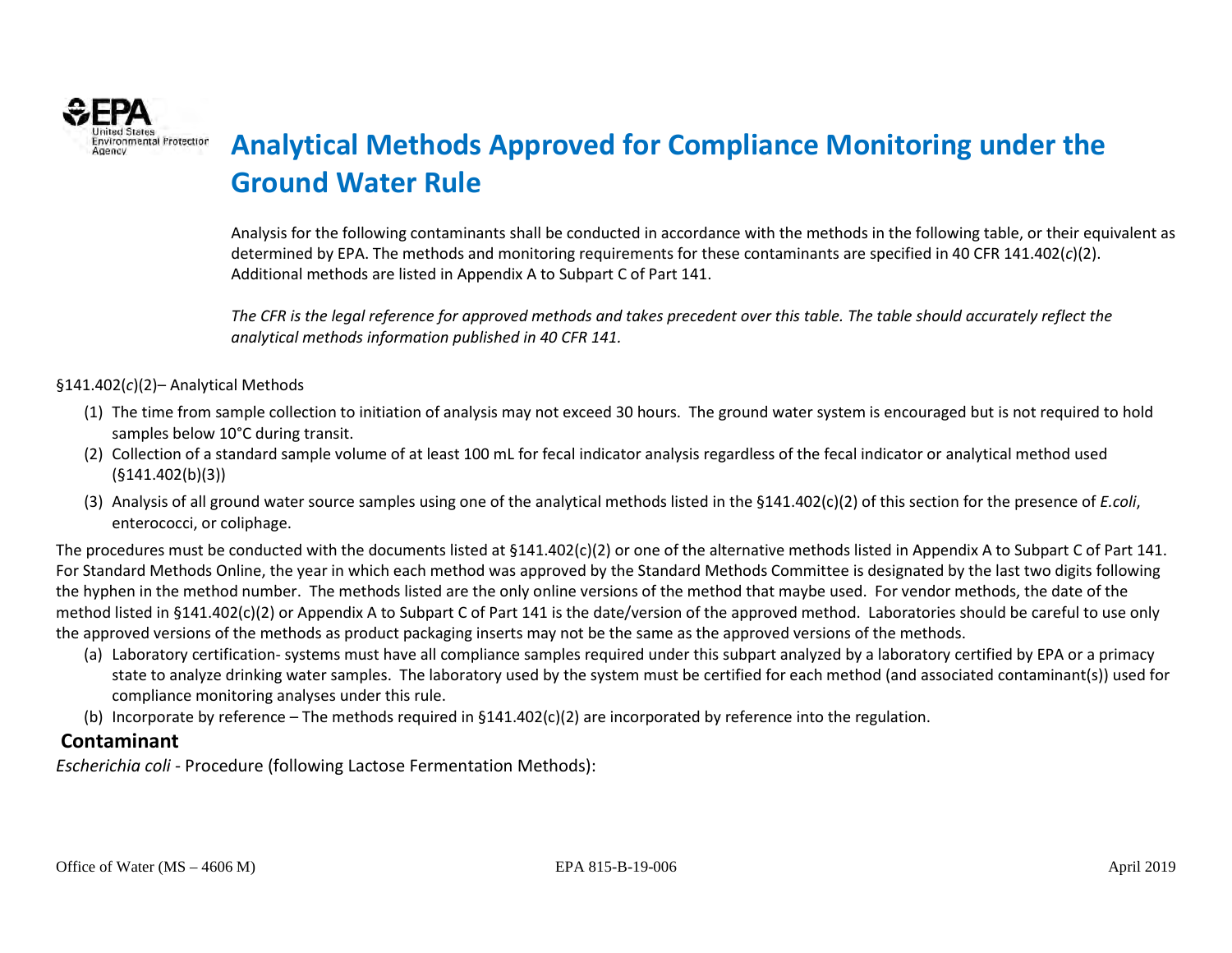| <b>Method</b> | Organization                   | <b>Reference Title/Source</b>                                                                                                                                                                                     | <b>Date</b> | <b>Notes</b>                                                                                                                                         |
|---------------|--------------------------------|-------------------------------------------------------------------------------------------------------------------------------------------------------------------------------------------------------------------|-------------|------------------------------------------------------------------------------------------------------------------------------------------------------|
| 9221 F        | <b>Standard Methods</b>        | <b>Standard Methods for the</b><br><b>Examination of Water and</b><br>Wastewater, 20 <sup>th</sup> Edition<br><b>Standard Methods</b>                                                                             | 1998        | EC-MUG (Method 9221F) or NA-MUG (Method 9222G) can be<br>used for E.coli testing step after use of Standard Methods<br>9221B, 9221D, 9222B, or 9222C |
| 9221 F        | <b>Standard Methods</b>        | <b>Standard Methods for the</b><br><b>Examination of Water and</b><br>Wastewater, 22 <sup>nd</sup> Edition<br><b>Standard Methods</b>                                                                             | 2012        | EC-MUG (Method 9221F) or NA-MUG (Method 9222G) can be<br>used for E.coli testing step after use of Standard Methods<br>9221B, 9221D, 9222B, or 9222C |
| 9221 F        | <b>Standard Methods</b>        | <b>Standard Methods for the</b><br><b>Examination of Water and</b><br>Wastewater, 23rd Edition<br><b>Standard Methods</b>                                                                                         | 2017        | EC-MUG (Method 9221F) can be used for E.coli testing step<br>after use of Standard Methods 9221B, 9221D, 9222B, or 9222C                             |
| 9221 F-06     | <b>Standard Methods Online</b> | Online version. Approval year is<br>designated by the last 2 digits.<br>Only online versions cited in the<br>regulations or in Appendix A to<br>Subpart C of Part 141 are<br>approved.<br><b>Standard Methods</b> | 2006        | EC-MUG (Method 9221F) or NA-MUG (Method 9222G) can be<br>used for E.coli testing step after use of Standard Methods<br>9221B, 9221D, 9222B, or 9222C |

*Escherichia coli -* Partition methods:

| <b>Method</b> | Organization            | <b>Reference Title/Source</b>                                                                                                         | Date | <b>Notes</b>                                                                                                                                         |
|---------------|-------------------------|---------------------------------------------------------------------------------------------------------------------------------------|------|------------------------------------------------------------------------------------------------------------------------------------------------------|
| 9222 G.1c(2)  | <b>Standard Methods</b> | <b>Standard Methods for the</b><br><b>Examination of Water and</b><br>Wastewater, 20 <sup>th</sup> Edition<br><b>Standard Methods</b> | 1998 | EC-MUG (Method 9221F) or NA-MUG (Method 9222G) can be<br>used for E.coli testing step after use of Standard Methods<br>9221B, 9221D, 9222B, or 9222C |
| 92221         | <b>Standard Methods</b> | <b>Standard Methods for the</b><br><b>Examination of Water and</b><br>Wastewater, 23rd Edition<br><b>Standard Methods</b>             | 2017 | NA-MUG (Method 9222I) can be used for E.coli testing step<br>after use of Standard Methods 9221B, 9221D, 9222B, or 9222C                             |

### **Contaminant**

*Escherichia coli* - membrane filtration methods: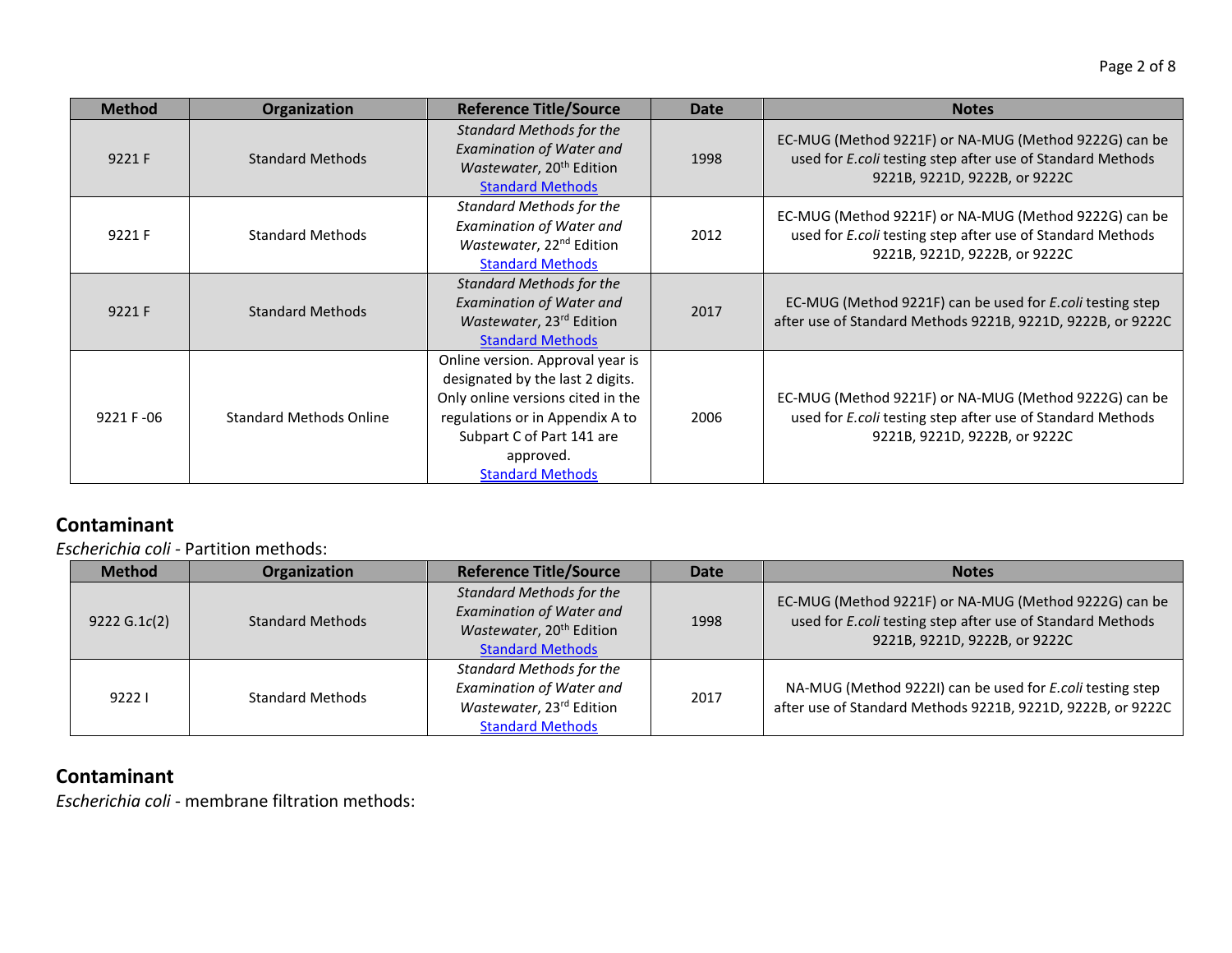| <b>Method</b>                        | <b>Organization</b>     | <b>Reference Title/Source</b>                                                                                                                                                                                                                 | <b>Date</b> | <b>Notes</b> |
|--------------------------------------|-------------------------|-----------------------------------------------------------------------------------------------------------------------------------------------------------------------------------------------------------------------------------------------|-------------|--------------|
| 1604                                 | <b>EPA</b>              | Method 1604: Total Coliforms<br>and Escherichia coli in Water by<br>Membrane Filtration Using a<br>Simultaneous Detection<br>Technique (MI Medium),<br>September 2002<br>EPA Method 1604                                                      | 2002        |              |
| $m-$<br>ColiBlue24 <sup>®</sup> Test | Hach Company            | Membrane Filtration Method m-<br>ColiBlue24 <sup>®</sup> Broth, Revision 2,<br>August 17, 1999<br>m-ColiBlue 24 Test                                                                                                                          | 1999        |              |
| 9222J                                | <b>Standard Methods</b> | Standard Methods for the<br><b>Examination of Water and</b><br>Wastewater, 23rd Edition<br><b>Standard Methods</b>                                                                                                                            | 2017        |              |
| Chromocult                           | <b>EMD Millipore</b>    | Chromocult <sup>®</sup> Coliform Agar<br>Presence/Absence Membrane<br>Filter Test Method for Detection<br>and Identification of Coliform<br>Bacteria and Escherichia coli for<br>Finished Waters, November<br>2000, Version 1.0<br>Chromocult | 2000        |              |

*Escherichia coli* - enzyme substrate methods:

| <b>Method</b>                   | Organization            | <b>Reference Title/Source</b>                                                                                                  | <b>Date</b> | <b>Notes</b> |
|---------------------------------|-------------------------|--------------------------------------------------------------------------------------------------------------------------------|-------------|--------------|
| 9223 B<br>Colilert <sup>®</sup> | <b>Standard Methods</b> | Standard Methods for the<br><b>Examination of Water and</b><br>Wastewater, 20 <sup>th</sup> Edition<br><b>Standard Methods</b> | 1998        |              |
| 9223 B<br>Colilert <sup>®</sup> | <b>Standard Methods</b> | Standard Methods for the<br><b>Examination of Water and</b><br>Wastewater, 21 <sup>st</sup> Edition<br><b>Standard Methods</b> | 2005        |              |
| 9223 B<br>Colilert <sup>®</sup> | <b>Standard Methods</b> | Standard Methods for the<br><b>Examination of Water and</b><br>Wastewater, 22 <sup>nd</sup> Edition<br><b>Standard Methods</b> | 2012        |              |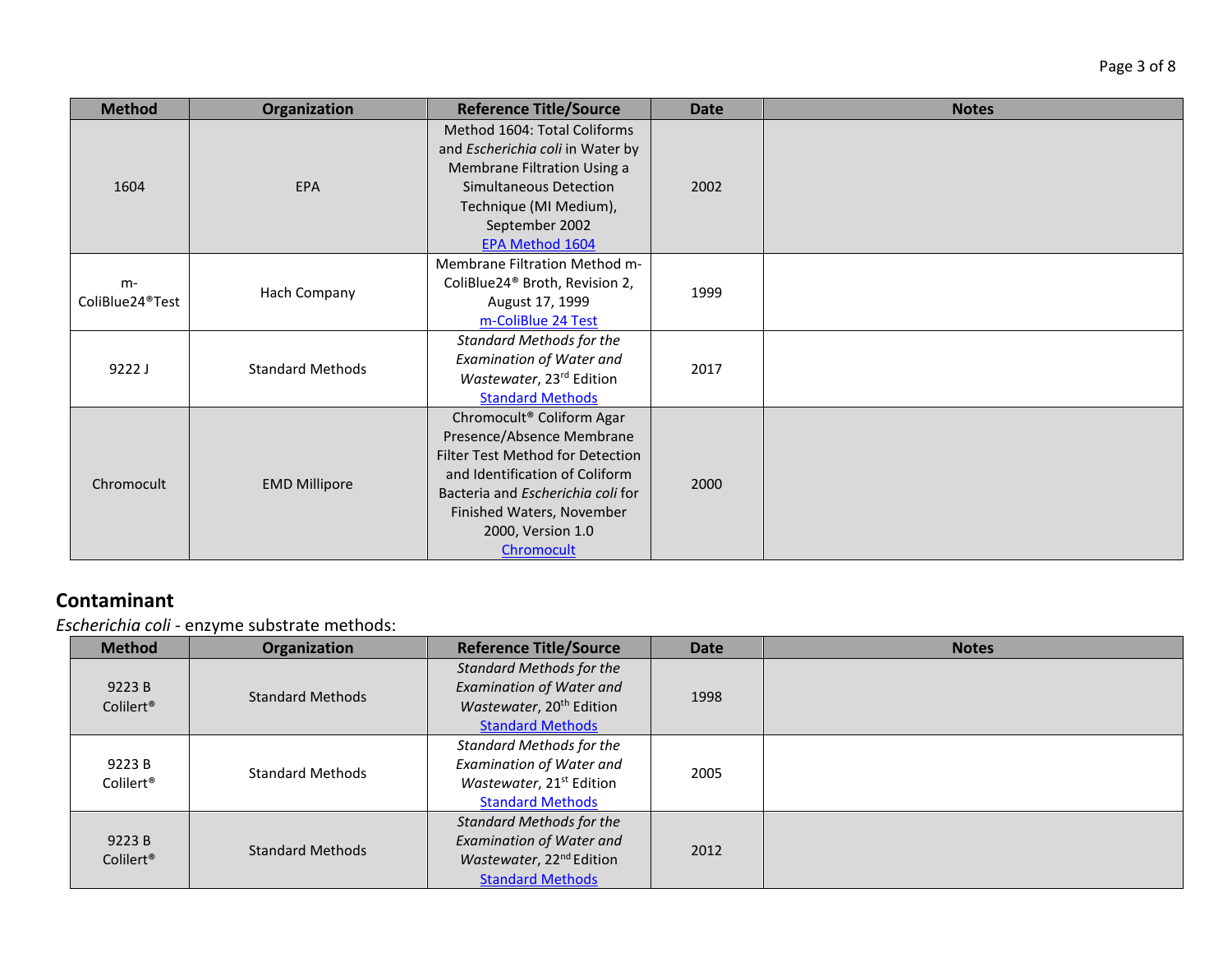| <b>Method</b>                      | Organization                   | <b>Reference Title/Source</b>                                                                                                                                                          | <b>Date</b> | <b>Notes</b> |
|------------------------------------|--------------------------------|----------------------------------------------------------------------------------------------------------------------------------------------------------------------------------------|-------------|--------------|
| 9223B<br>Colilert <sup>®</sup>     | <b>Standard Methods</b>        | <b>Standard Methods for the</b><br>Examination of Water and<br>Wastewater, 23rd Edition<br><b>Standard Methods</b>                                                                     | 2017        |              |
| 9223 B-97<br>Colilert <sup>®</sup> | <b>Standard Methods Online</b> | Online version. Approval year is<br>designated by the last 2 digits.<br>Only online versions cited in the<br>regulations or in Appendix A to<br>Subpart C of Part 141 are<br>approved. | 1997        |              |
| 9223 B-04<br>Colilert <sup>®</sup> | <b>Standard Methods Online</b> | Online version. Approval year is<br>designated by the last 2 digits.<br>Only online versions cited in the<br>regulations or in Appendix A to<br>Subpart C of Part 141 are<br>approved. | 2004        |              |
| 9223B<br>Colisure®                 | <b>Standard Methods</b>        | <b>Standard Methods for the</b><br><b>Examination of Water and</b><br>Wastewater, 20 <sup>th</sup> Edition<br><b>Standard Methods</b>                                                  | 1998        |              |
| 9223B<br>Colisure <sup>®</sup>     | <b>Standard Methods</b>        | <b>Standard Methods for the</b><br><b>Examination of Water and</b><br>Wastewater, 21st Edition<br><b>Standard Methods</b>                                                              | 2005        |              |
| 9223B<br>Colisure <sup>®</sup>     | <b>Standard Methods</b>        | <b>Standard Methods for the</b><br><b>Examination of Water and</b><br>Wastewater, 22 <sup>nd</sup> Edition<br><b>Standard Methods</b>                                                  | 2012        |              |
| 9223B<br>Colisure®                 | <b>Standard Methods</b>        | <b>Standard Methods for the</b><br>Examination of Water and<br>Wastewater, 23rd Edition<br><b>Standard Methods</b>                                                                     | 2017        |              |
| 9223 B-97<br>Colisure <sup>®</sup> | <b>Standard Methods Online</b> | Online version. Approval year is<br>designated by the last 2 digits.<br>Only online versions cited in the<br>regulations or in Appendix A to<br>Subpart C of Part 141 are<br>approved. | 1997        |              |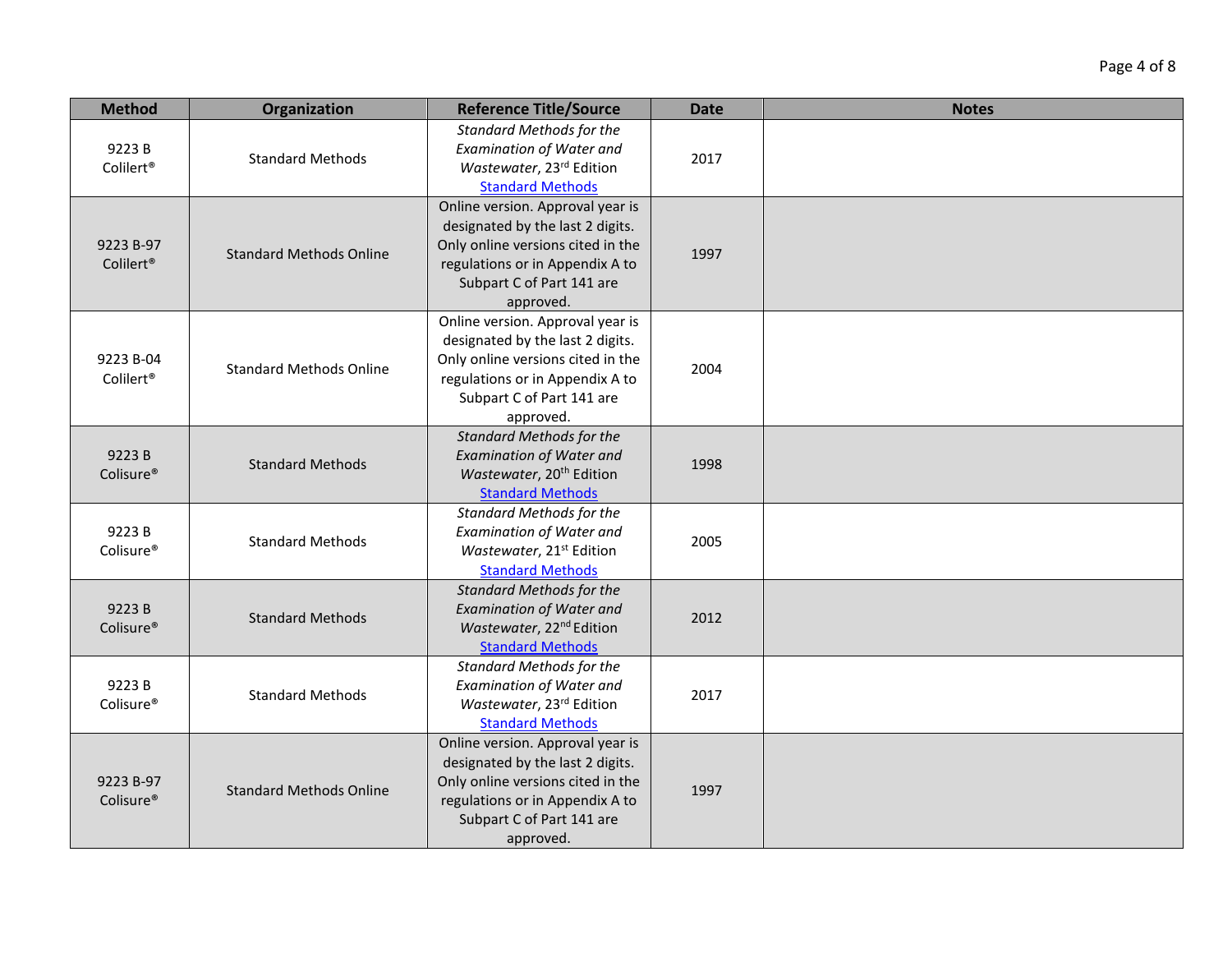| Page 5 of 8 |  |  |
|-------------|--|--|
|-------------|--|--|

| <b>Method</b>                         | Organization                   | <b>Reference Title/Source</b>                                                                                                                                                          | <b>Date</b> | <b>Notes</b> |
|---------------------------------------|--------------------------------|----------------------------------------------------------------------------------------------------------------------------------------------------------------------------------------|-------------|--------------|
| 9223 B-04<br>Colisure <sup>®</sup>    | <b>Standard Methods Online</b> | Online version. Approval year is<br>designated by the last 2 digits.<br>Only online versions cited in the<br>regulations or in Appendix A to<br>Subpart C of Part 141 are<br>approved. | 2004        |              |
| 9223B<br>Colilert-18 <sup>®</sup>     | <b>Standard Methods</b>        | <b>Standard Methods for the</b><br><b>Examination of Water and</b><br>Wastewater, 20 <sup>th</sup> Edition<br><b>Standard Methods</b>                                                  | 1998        |              |
| 9223B<br>Colilert-18 <sup>®</sup>     | <b>Standard Methods</b>        | <b>Standard Methods for the</b><br><b>Examination of Water and</b><br>Wastewater, 21 <sup>st</sup> Edition<br><b>Standard Methods</b>                                                  | 2005        |              |
| 9223B<br>Colilert-18 <sup>®</sup>     | <b>Standard Methods</b>        | <b>Standard Methods for the</b><br><b>Examination of Water and</b><br>Wastewater, 22 <sup>nd</sup> Edition<br><b>Standard Methods</b>                                                  | 2012        |              |
| 9223B<br>Colilert-18 <sup>®</sup>     | <b>Standard Methods</b>        | <b>Standard Methods for the</b><br><b>Examination of Water and</b><br>Wastewater, 23rd Edition<br><b>Standard Methods</b>                                                              | 2017        |              |
| 9223 B-97<br>Colilert-18 <sup>®</sup> | <b>Standard Methods Online</b> | Online version. Approval year is<br>designated by the last 2 digits.<br>Only online versions cited in the<br>regulations or in Appendix A to<br>Subpart C of Part 141 are<br>approved. | 1997        |              |
| 9223 B-04<br>Colilert-18 <sup>®</sup> | <b>Standard Methods Online</b> | Online version. Approval year is<br>designated by the last 2 digits.<br>Only online versions cited in the<br>regulations or in Appendix A to<br>Subpart C of Part 141 are<br>approved. | 2004        |              |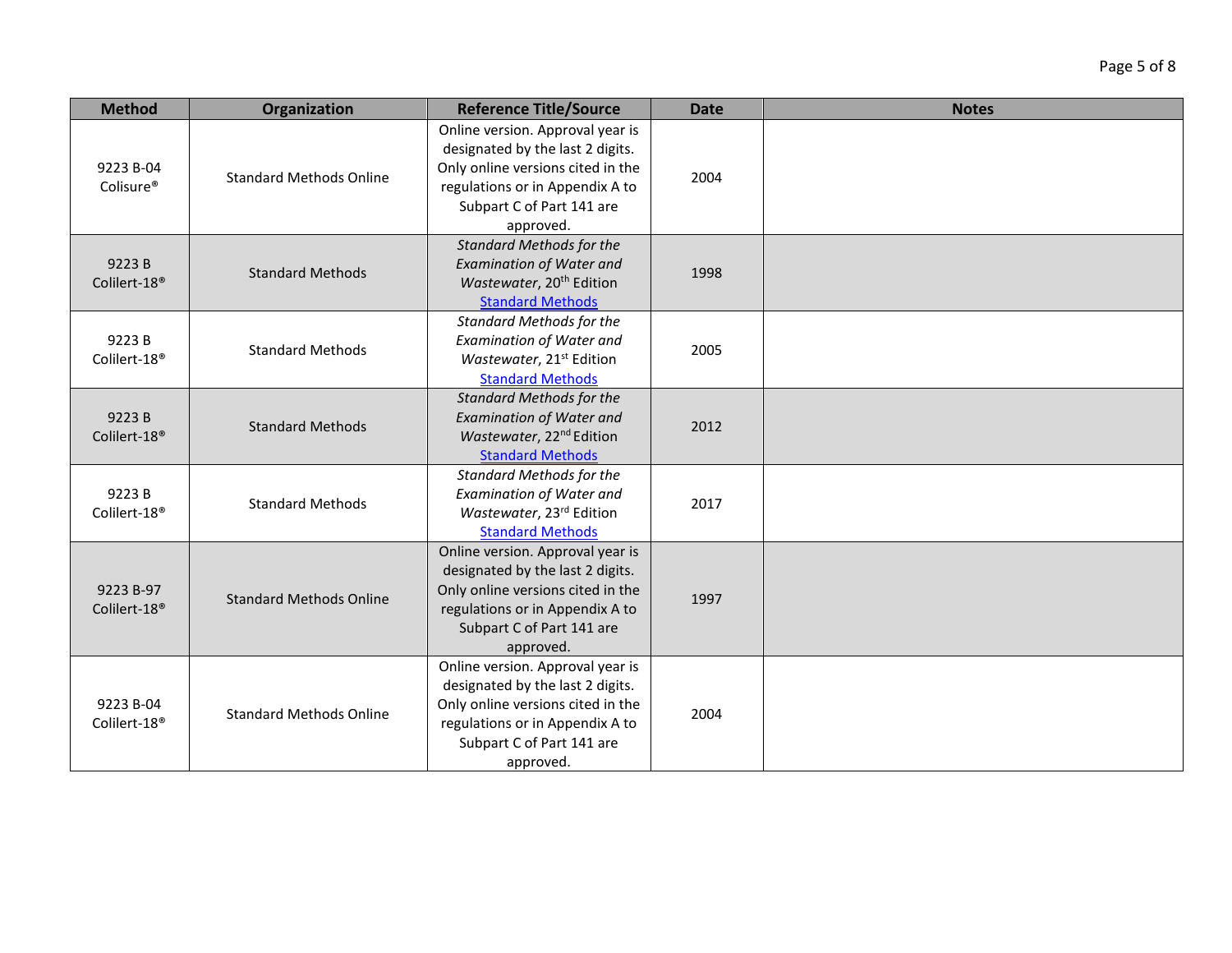| <b>Method</b>                    | Organization                               | <b>Reference Title/Source</b>                                                                                                                                                                                                                                        | <b>Date</b> | <b>Notes</b> |
|----------------------------------|--------------------------------------------|----------------------------------------------------------------------------------------------------------------------------------------------------------------------------------------------------------------------------------------------------------------------|-------------|--------------|
| E*Colite®                        | <b>Charm Sciences</b>                      | Charm E*Colite™<br>Presence/Absence Test for<br>Detection and Identification of<br>Coliform Bacteria and<br>Escherichia coli in Drinking<br>Water,<br>January 9, 1998<br>Charm E*Colite                                                                              | 1998        |              |
| Readycult <sup>®</sup>           | <b>EMD Millipore</b>                       | Readycult® Coliforms 100<br>Presence/Absence Test for<br>Detection and Identification of<br>Coliform Bacteria and<br>Escherichia coli in Finished<br>Waters,<br>January 2007,<br>Version 1.1<br>Readycult                                                            | 2007        |              |
| Modified<br>Colitag <sup>®</sup> | CPI International, Inc.                    | Modified Colitag™ Test Method<br>for the Simultaneous Detection<br>of E. coli and other Total<br>Coliforms in water (ATP D05-<br>0035), August 28, 2009<br><b>Modified Colitag</b>                                                                                   | 2009        |              |
| Tecta EC/TC, v.<br>1.0           | Veolia Water Solutions and<br>Technologies | Tecta™ EC/TC medium and the<br>Tecta <sup>™</sup> Instrument: A<br>Presence/Absence Method for<br>the Simultaneous Detection of<br>Total Coliforms and Escherichia<br>coli (E. coli) in Drinking Water,<br>May 2014, Version 1.0<br>Tecta, Version 1.0               | 2014        |              |
| Tecta EC/TC, v.<br>2.0           | Pathogen Detection Systems, Inc.           | Tecta <sup>™</sup> EC/TC medium and the<br>Tecta <sup>™</sup> Instrument: A<br>Presence/Absence Method for<br>the Simultaneous Detection of<br>Total Coliforms and Escherichia<br>coli (E. coli) in Drinking Water,<br>March 2017, Version 2.0<br>Tecta, Version 2.0 |             |              |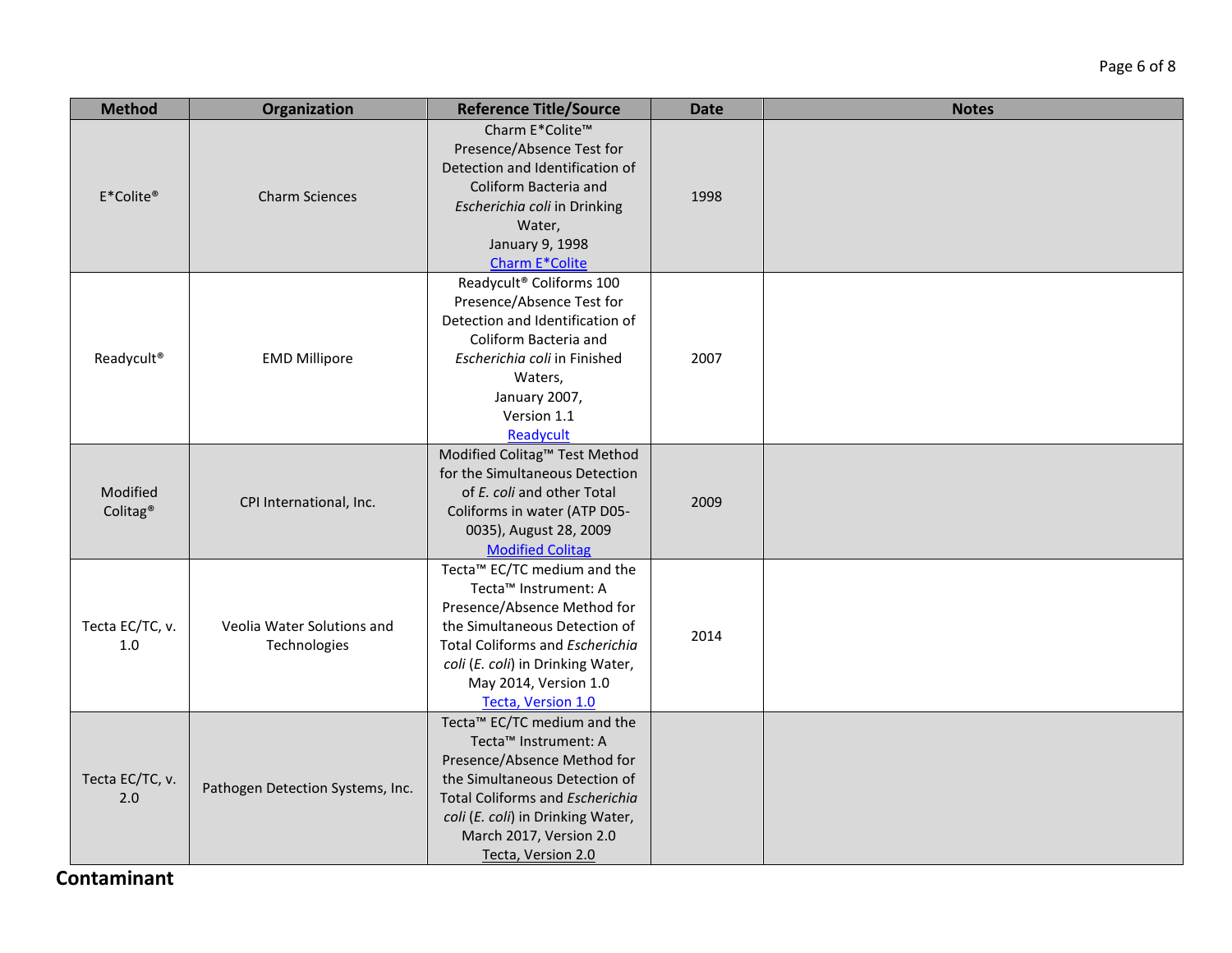Enterococci – Multiple Tube Technique methods:

| <b>Method</b> | Organization                   | <b>Reference Title/Source</b>        | <b>Date</b> | <b>Notes</b> |
|---------------|--------------------------------|--------------------------------------|-------------|--------------|
|               |                                | <b>Standard Methods for the</b>      |             |              |
| 9230 B        | <b>Standard Methods</b>        | <b>Examination of Water and</b>      | 1998        |              |
|               |                                | Wastewater, 20 <sup>th</sup> Edition |             |              |
|               |                                | <b>Standard Methods</b>              |             |              |
|               |                                | Online version. Approval year is     |             |              |
|               |                                | designated by the last 2 digits.     |             |              |
|               | <b>Standard Methods Online</b> | Only online versions cited in the    |             |              |
| 9230 B-04     |                                | regulations or in Appendix A to      | 2004        |              |
|               |                                | Subpart C of Part 141 are            |             |              |
|               |                                | approved.                            |             |              |
|               |                                | <b>Standard Methods</b>              |             |              |

#### Enterococci – membrane filtration methods:

| <b>Method</b> | Organization            | <b>Reference Title/Source</b>                                                                                                                                                                           | <b>Date</b> | <b>Notes</b> |
|---------------|-------------------------|---------------------------------------------------------------------------------------------------------------------------------------------------------------------------------------------------------|-------------|--------------|
| 9230 C        | <b>Standard Methods</b> | <b>Standard Methods for the</b><br><b>Examination of Water and</b><br>Wastewater, 20 <sup>th</sup> Edition<br><b>Standard Methods</b>                                                                   | 1998        |              |
| 9230 C        | <b>Standard Methods</b> | <b>Standard Methods for the</b><br><b>Examination of Water and</b><br>Wastewater, 23rd Edition<br><b>Standard Methods</b>                                                                               | 2017        |              |
| 1600          | <b>EPA</b>              | EPA Method 1600: Enterococci<br>in Water by Membrane<br>Filtration Using membrane-<br>Enterococcus Indoxyl-β-D-<br>Glucoside Agar (mEI)<br>EPA 821-R-02-022<br>September 2002<br>EPA Method 1600 (2002) | 2002        |              |

Enterococci – enzyme substrate methods: